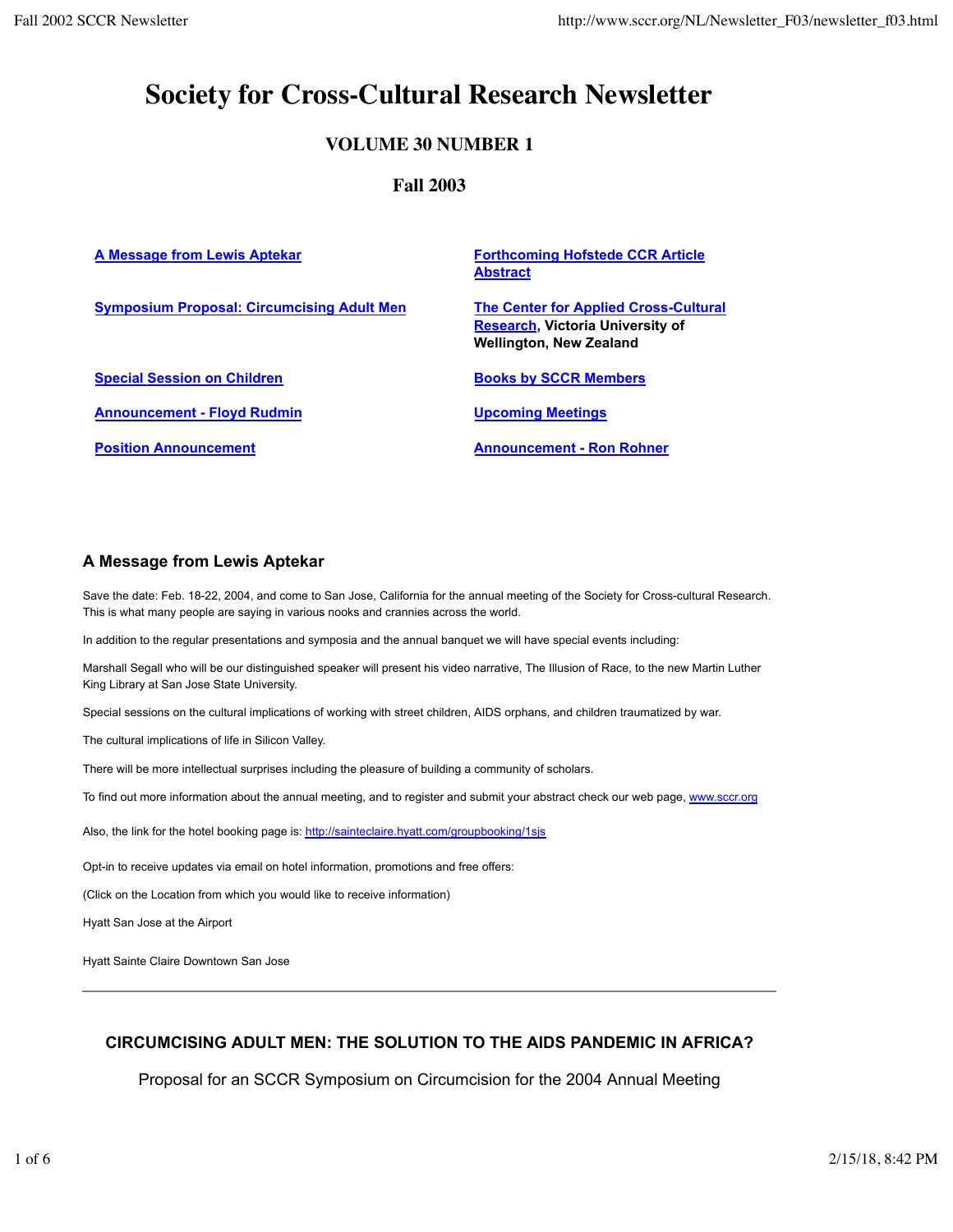Everyone is aware of the profound crisis in Africa caused by the AIDS pandemic. Secretary of State Colin Powell noted that HIV/AIDS is worse than any "weapon of mass destruction". The Bush administration is highlighting its "compassionate conservatism" by proclaiming a 15 billion dollar AIDS assistance package for some African and Caribbean countries hardest hit by the spread of HIV. The prevention approach being promoted by the U.S. Government through agencies such as USAID involves a de-emphasis on condoms and a heightened stress on abstinence, fidelity, and the reduction in the number of sexual partners.

Waiting in the wings is another proposal to reduce HIV rates through mass circumcision programs for adult African males. On the basis of numerous comparative studies, the claim is made that circumcision protects against becoming infected with HIV. Societies in Africa which circumcize males are said to have lower HIV prevalence rates than societies in which males remain intact. On the listserv of the AIDS & Anthropology Research Group, spirited and intense discussions of this topic have underscored the absence of consensus on the evidence itself and on the wisdom of promoting a surgical procedure to resolve a medico-behavioral situation.

Given the fact that cross-cultural data play a significant role in the alleged link between circumcision and reduced HIV prevalence rates, it seems that cross-cultural research specialists are especially well situated to evaluate the validity of this claim. And African ethnographers are needed to assess the factors that might provide support or that might constitute confounding conditions.

Therefore, I am proposing a symposium on the topic of circumcision for the Annual Meeting of the Society for Cross-Cultural Research to be held in San Jose, CA in February 2004. Scholars who are interested in participating in a session (paper presentations or panel discussions) should contact me as soon as possible: ProfessorBolton@aol.com.

# **Special Session on Research and Children**

# Jacqueline McAdam-Crisp

I would like to inform you of a special session on research and children that I am organizing for the annual meeting in February 2004. I have worked with children and youth in need of protection in Canada, Kenya, Rwanda and Ethiopia. Presently I am working on my Ph.D. My research focus is children of war -- the factors that affect both adaptive and maladaptive forms of resiliency. Additionally, I am concerned with how we research these children. The special session will involve two symposia of approximately four people each and will focus on the methodological challenges of cross-cultural research with children in general and those in need of protection. One session will focus on the challenges of doing research with children (those under 10 years) and the other on youth. Both sessions will examine the challenges of quantitative and qualitative methods and the ethical issues related to these two cultures of inquiry. My hope is to highlight the challenges of cross-cultural research with children in need of protection to enhance not only the quality of the data, but the impact of the process upon the lives of these children. Please contact me at the email below if you are interested in being involved or would like something specific included in this special session. Also, if you would like to receive information about this special session, its contents or any related papers please let me know. I look forward to meeting you at the annual meeting.

Jacqueline McAdam-Crisp (email: J\_MCCRISP@hotmail.com)

# **ANNOUNCEMENT - Floyd Rudmin**

Floyd Rudmin has embarked on a program of research to map the history of acculturation theory. A first paper published this year traced acculturation theory back to Plato and earlier, and identified 68 theories articulated between 1918 and 1984. These were examined for common faults in scholarship.

(See: Rudmin, F. W. (2003). Critical history of the acculturation psychology of assimilation, separation, integration, and marginalization. Review of General Psychology, 7, 3-37.)

This paper won honourable mention in the 2002 Otto Klineberg Prize adjudicated by SPSSI and won honourble mention in the APA's 2003 George Miller Prize.

A catalogue of acculturation theories has since been expanded to 126 theories, each briefly described and tabulated.

See: Rudmin, F. W. (2003). Catalogue of acculturation constructs: Descriptions of 126 taxonomies, 1918-2003. In W. J. Lonner, D. L. Dinnel, S. A. Hayes, & D. N. Sattler (Eds.), *Online Readings in Psychology and Culture* (Unit 8, Chapter 8), (http://www.wwu.edu /~culture), Center for Cross-Cultural Research, Western Washington University, Bellingham, Washington USA)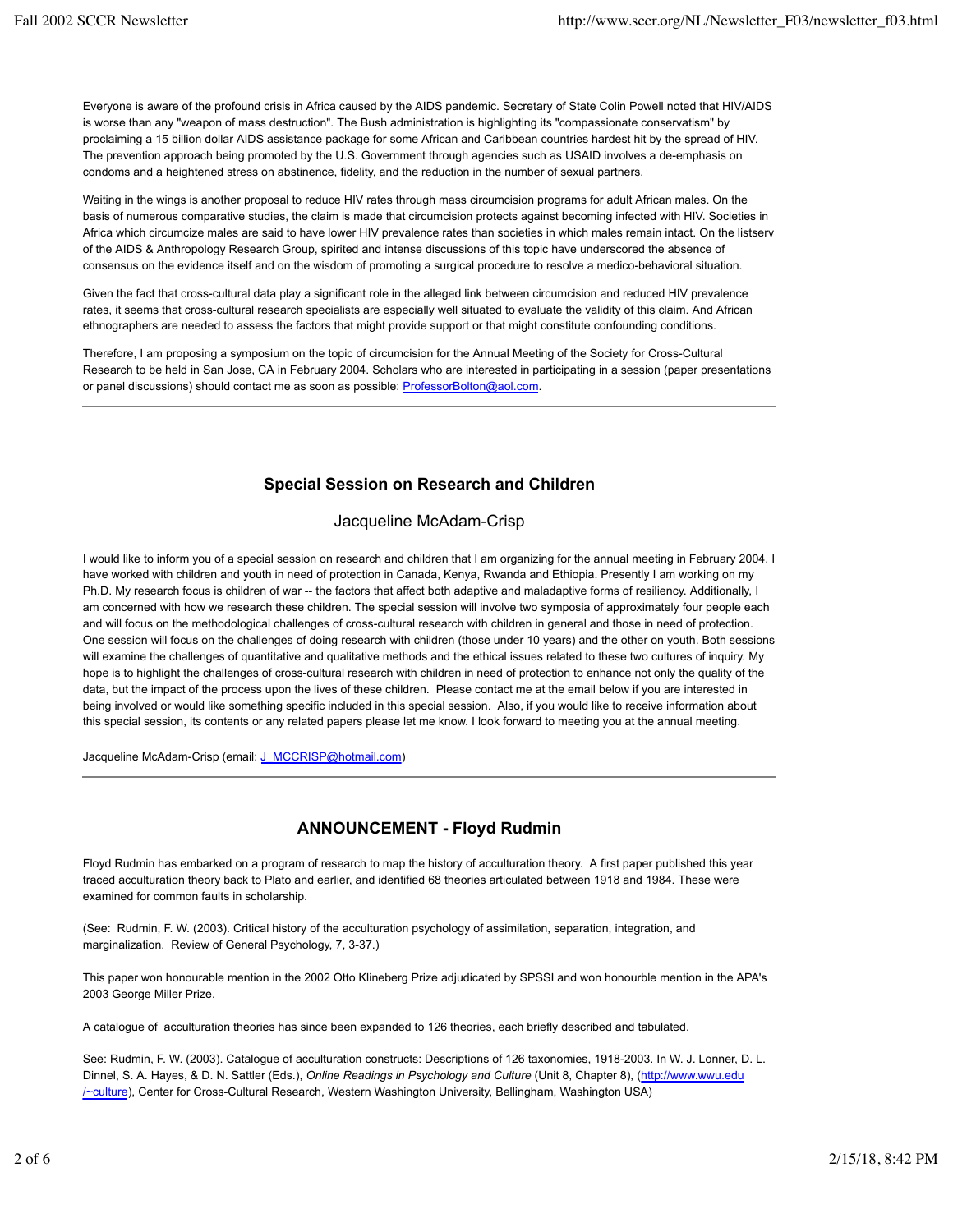On-going research is trying to discover the first use of the word "acculturation", probably in US or British literature in the late 1870s literature on mental evolution, and the first use of the expression "acculturative stress", probably in the 1940s in US anthroplogical literature.

One conclusion that has been argued is that acculturation research has been dominated by the scholars, political ideologies, contexts, and problems of the USA, Canada, and Australia, all of which are similar Anglo-Saxon settler societies, but representing only about 5% of humanity. Thus, acculturtation research should move away from studies within these nations and move towards holocultural studies involving representative samples of human cultures and their contexts.

See: Rudmin, F. W. (2003). Debate in science: The case of acculturation. Under review with Applied Psychology: An International Review.

Dr. Rudmin would be very pleased to have contact with scholars with similar interests, or with knowledge of these historical literatures, or with interest in receiving copies of any of these papers. Contact frudmin@psyk.uit.no

# **Article forthcoming in Cross-Cultural Research**

# **Personality and Culture Revisited: Linking Traits and Dimensions of Culture**

Geert Hofstede Institute for Research on Intercultural Cooperation Tilburg, the Netherlands

### Robert R. McCrae

National Institute on Aging, NIH, DHHS Baltimore, Maryland, U.S.A.

"Personality and culture" or "culture and personality" was a focus of anthropology and to some extent of psychology in the first half of the 20th century. It was concerned with traditional and pre-literate societies and drew many of its constructs from psychoanalysis. In this review article, we note that taxonomies of personality traits and cultural values developed independently since 1980 have created new possibilities for exploring the relationship between culture and personality. The Five-Factor Model of personality is a universally valid taxonomy of traits, applicable regardless of society, ethnicity, gender, age, or education. The IBM study (Hofstede) dimensions of culture represent a well-validated operationalization of differences between the cultures of present-day nations as manifested in dominant value systems. In re-analyses of recently reported data, mean personality factor scores from 33 countries around the world were significantly and substantially correlated with culture dimension scores. We discuss both environmental and temperamental explanations for these associations and suggest directions for future research, including replications, experimental simulations, acculturation studies, and research on the interaction of traits and culture in shaping human lives.

Correspondence can be addressed to Geert Hofstede, Den Bruyl 15, 6881-AN Velp, the Netherlands. Email: hofstede@bart.nl

# **THE CENTRE FOR APPLIED CROSS-CULTURAL RESEARCH (CACR)**

### **VICTORIA UNIVERSITY OF WELLINGTON**

The world is becoming increasingly interconnected in terms of peoples and economies, and over 100 million people now live outside their country of origin. Globalization, migration, and growing within-society cultural diversity have contributed to the multicultural nature of modern life, and increasing intercultural contact has highlighted the necessity for enhanced intercultural awareness and effective intercultural communication.

In the international arenas the enhancement of intercultural and interethnic relations is dependent upon sound theory and research which are translated into tangible outcomes. This is accomplished through four major areas of cross-cultural study and the application of research findings to training, programme development, and policy advice. These areas are: (1) cross-cultural comparison‹ the examination of cultural similarities and differences in values, norms, leadership structures, and other processes that may facilitate or hinder intercultural contact, (2) acculturation and adaptation‹ the study of the process and outcomes of cross-cultural transition, including the experiences of sojourners, immigrants, refugees and returnees; (3) cultural diversity‹ the study of intergroup relations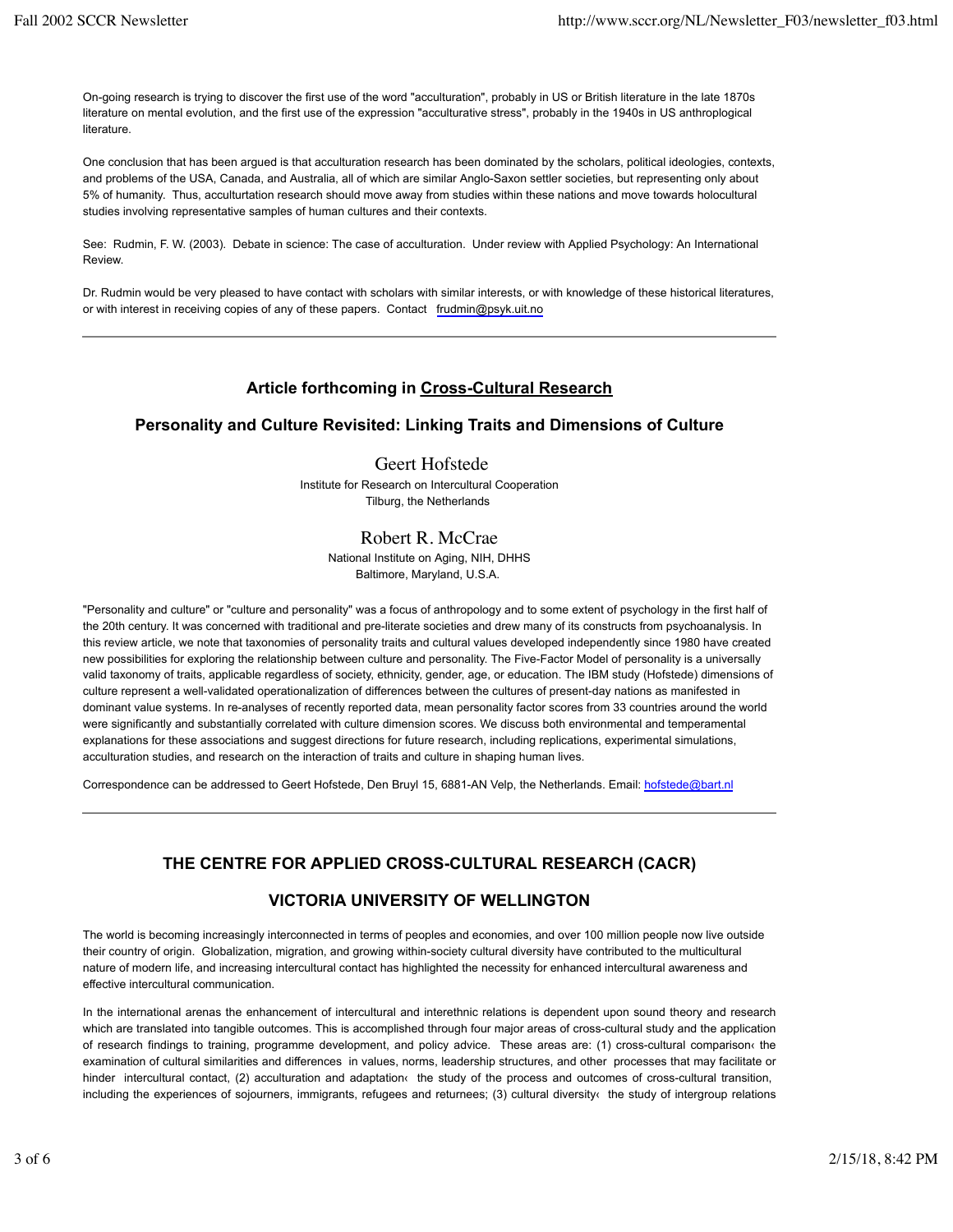between ethnic and cultural groups within a nation; and (4) ethno-psychologies (sometimes referred to as indigenous psychologies) culture bound ideas about human behaviour and experience, including psychological structures and processes.

The mission of the proposed Centre for Applied Cross-cultural Research (CACR) is to provide high quality research, training, consultation and policy advice in these four areas.

The Centre for Applied Cross-cultural Research is a multi-disciplinary Applied Research Centre with a focus on individual, small group and institution level research, consultancy and training. CACR"s stakeholders include a range of people representing academic disciplines, government policy-makers, the commercial sector, non-governmental organisations (NGOs) and voluntary organisations.

CACR is international in its scope and outlook, but its focus is on the Asia Pacific and the Pacific Rim areas. Its major activities are:

1. Research : CACR undertakes basic and applied studies related to culture and culture contact. Recent and current projects include: Psychological, social, and educational adaptation of international students; Identity, acculturation and adaptation of immigrant youth; New Zealanders" perceptions of Asian migrants; Stress, coping and adaptation in adolescents in four countries; A crosscultural study of organisational practices and work behaviour (in ten countries); Cross-cultural differences in cultural loosenesstightness; Student and teacher characteristics as predictors of success in second language learning; An investigation of the applicability of selected survey instruments across cultures; Positive ageing in Maori, Pakeha and Chinese elderly; Globalisation and youth; Intercultural conflict and negotiation; and Intercultural communication in the workplace.

CACR plans to emerge as an internationally recognised centre for cross-cultural research and is happy to host visiting scholars with cross-cultural interests.

2. Training: This is geared both towards capacity building. Recent examples have included: training for the International Student Centre, the Residential Assistants, Foundation Studies and University teaching and Development Centre at VUW; support and training to the Youth Exchange Development Programme (part of AIESEC); training and advice about cross-cultural work and adaptation; training for teaching in culturally diverse classrooms; training on <sup>3</sup>culture shock<sup>2</sup> and <sup>3</sup>re-entry.<sup>2</sup>

CACR will promote training programmes by international experts in the field.

3. Public Education. The Centre organises public lectures on themes pertaining to cultural diversity and intercultural relations.

4. Consultancy and Policy Advice. A significant role of CACR is informing policy makers about matters concerned with cultural differences, cultural diversity, and cross-cultural relations. Consultancy services for the private sector, broadly in relation working across cultures (e.g., exporting goods and services to new market places, participating in international projects) may also be provided.

5. CACR and the School of Psychology- The Centre is closely aligned with the School of Psychology and supports its teaching and research activities. These include the development of a joint Masters degree in cross-cultural psychology with the University of Hawaii, post-graduate training in psychology in combination with intensive English language programs, and jointly supervised Ph.D. research with universities in the Greater Mekong Region.

The CACR has a Director, Advisory Board, Fellows and Working groups, International Affiliates, and Network members.

Cross-cultural researchers and trainers with noteworthy standing in the international community who will foster collaborative research and other objectives of CACR will be invited to become international affiliates.

CACR welcomes international scholars as visitors and research collaborators.

For further information contact : Colleen Ward or Jim Liu, School of Psychology, Victoria University of Wellington, Wellington, New Zealand. E-mail: Colleen.Ward@vuw.ac.nz, James.Liu@vuw.ac.nz. Fax: 64-4-4635402.

# **UPCOMING MEETINGS**

### **ISSBD**

The 2004 meeting of the **International Society for the Study of Behavioural Development** (ISSBD) will be held in Ghent, Belgium from July 11-15, 2004. Information about the conference is available at the ISSBD 2004 website at http://allserv.rug.ac.be /ISSBD2004.

### **IAACP**

The XVII Congress of the International Association for Cross-Cultural Psychology (IAACP) will be held at Shaanxi Normal University in Xi'an, China, from August 2-6, 2004. Information about the conference is available at http://www.iaccp2004.org/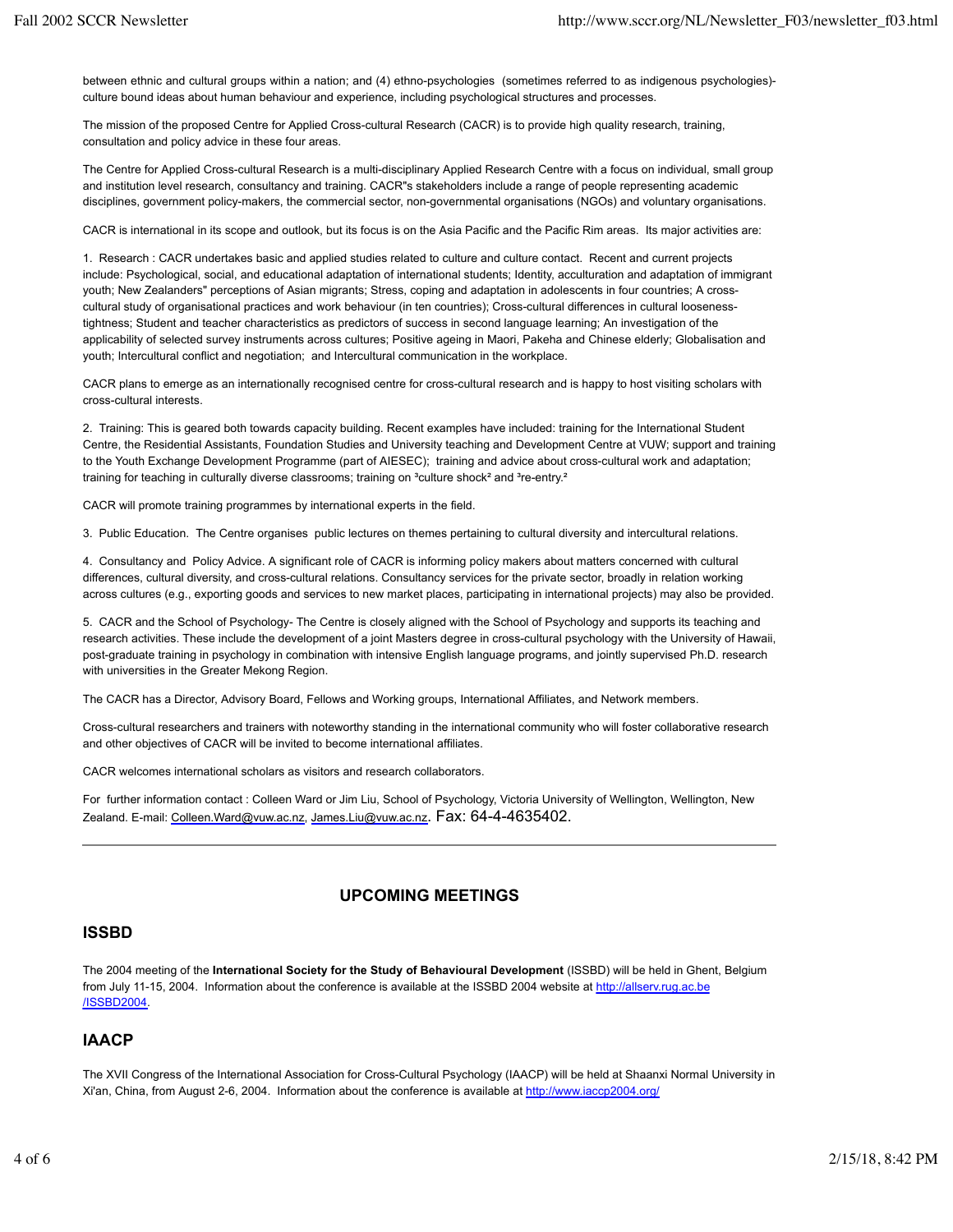# **BOOKS BY SCCR MEMBERS**

Uwe P. Gielen

Uwe P. Gielen would like to announce two books which have recently been published. All three editors of both books (Leonore Loeb Adler, Anna Laura Comunian and Uwe P. Gielen) have participated in SCCR meetings.

One description is a Word attachment. The other is as follows:

Comunian, A. L., & Gielen, U. P. (2002). *It's all about relationships.* Germany: Pabst.

This volume contains the contributions of 75 researchers and theorists from 15 countries. The contributions examine the central role of family-based relationships in the lives of children, adolescents and adults. It looks at the similarities and differences across the contexts of clinical psychology, education and work and proposes a variety of relationship-oriented principles designed to offer more effective psychological interventions.The contributors to the book come from five continents and represent a broad variety of perspectives in cross-cultural and international psychology.

For more information, contact:

Uwe P. Gielen, PhD Professor of Psychology St. Francis College 180 Remsen Street Brooklyn, NY 11201, USA

ugielen@hotmail.com

Tel: 718-489-5386 Fax: 718-522-1274

### Rogelio Díaz-Guerrero

Editorial Trillas (FAX: 55 56330870) has published my book with the title Bajo las Garras de la Cultura (Under the Clutches of Culture). The book summarizes extensive quantitative work conducted in Mexico to understand and search to optimize the behavior of its people. A cohorts study reports the evolution through 35 years of factorial scales of traditional Mexican cultural beliefs. This provides insights about the evolution of culture, in both, its constructive and negative aspects. The data is reported in the context of the argument that humanity is, and has been, perennially under de clutches of culture. Data is provided that highlights secular education as crucial to foster the positive and discourage the contrary effects of culture. The brand of Cultural Psychology exampled in the book goes back to 1952. It is enriched by key-moting its decisive utility to discover the positive psychology aspects of a culture and searching for ways to incorporate these in every day behavior. Díaz-Guerrero is Emeritus Research Professor of the Facultad de Psicología, Universidad Nacional Autónoma de México.

Rogelio Díaz-Guerrero, PhD, MD Emeritus Research Professor Facultad de Psicología UNAM

# **Congratulations Ron Rohner**

Congratulations to Ronald Rohner who is is the 2004 recipient of the American Psychological Association Award for Distinguished Contributions to the International Advancement of Psychology! In the past 42 years, Ron and his wife Nancy have have been responsible for a very influential body of international research based on a multimethod and multi-procedural approach to the study of parental acceptance-rejection.

Ron can be reached at: